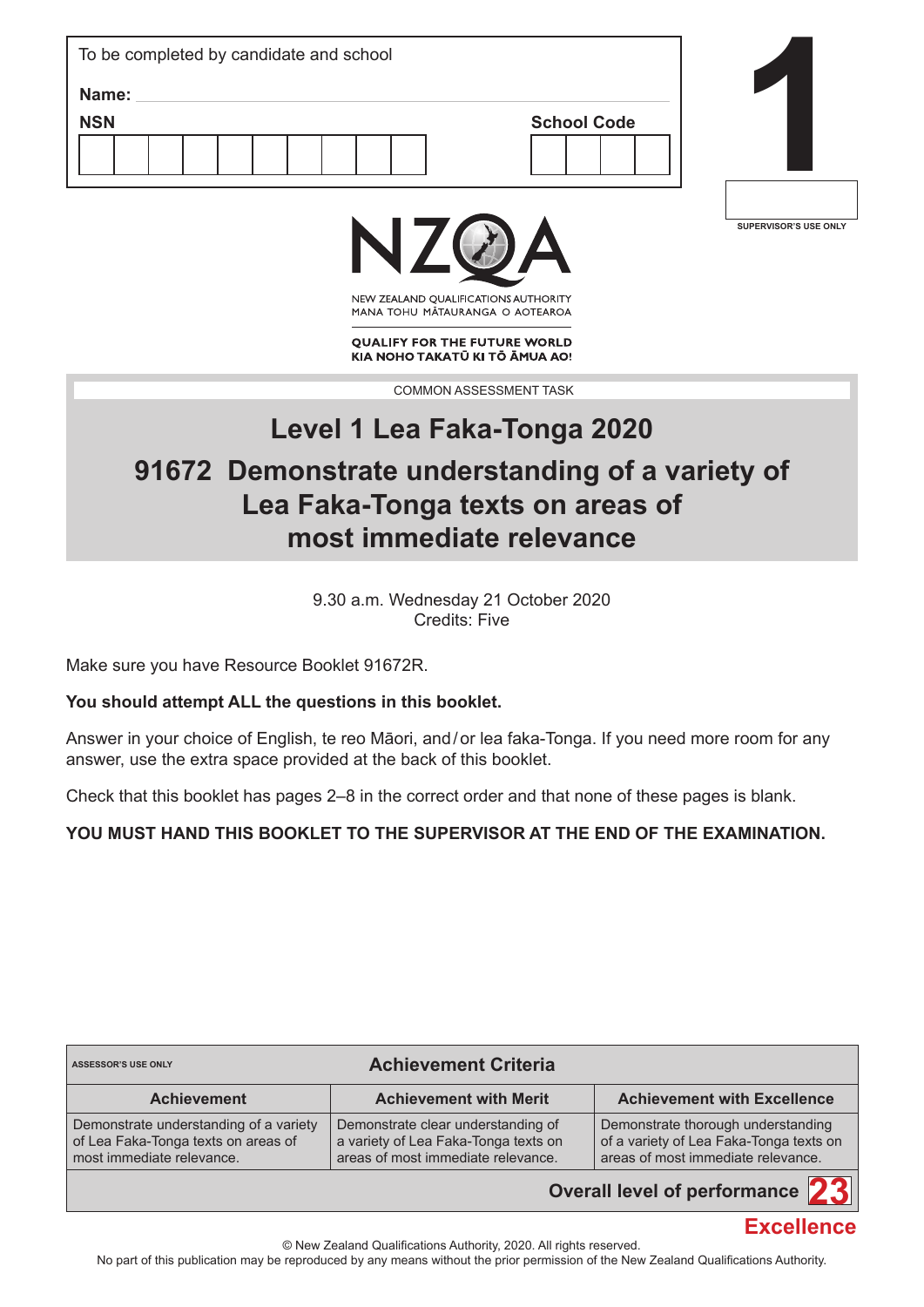#### QUESTION ONE: Tohinoa 'a Fafu' (Fafu's diary)

Read Text A on page 2 of the resource booklet.

Fakamatala'i fakaikiiki mai 'a hono fāngota'i 'e Fafu 'a e 'anga'.  $(a)$ Describe Fafu's shark-hunting expedition in detail.

I he talnou n'air pelue nais alu valer à fafa i he êne hoter Ki he vake, ne toke latin à e kakai nas nou primie héile pe la inau sio pe les ma de mes à holes, nac peter é falu nais fictio pe mo falañonu la ña di Le anga, ma ane range has lie Tata homo this nailoni he coi pe kilomita è taha mei istua pe ane tali ai pe, i he techo Ke maldo hifo pe lese targute Bifo à Foli kuo ne onger e agane de reles railors, nac mismo mei mali à c valer per noi to limes to limen too he faiture eto li ou vaisings the Ele Anga pc los like mo lete hote he The one are and all bi he manches not ñ  $\tilde{G}$ nga  $\overline{\mathbf{z}}$ mate loi de anga peu nué tête leva homo vote às olunga. nas tos levo & Fata homo povai te Lapoi  $\boldsymbol{\ell}$ àté e ânga i le êne hiti li ôlunger naõ lolo in kne hals é fuito in ée to ai  $k$   $k$ fun Lone the : (alo kao dénàte horo vaé 5 Stunga  $\mathcal{L}$ 

Ko e hã hono 'uhinga ne ui ai e talanoa ko 'eni' "Ko e 'Anga Poto'"? 'Omi ha fakamatala  $(b)^$ fakaikiiki mei he talanoa' ke poupou ki ho'o tali'.

Why is the story called "Ko e 'Anga Poto"? Give details from the text to support your answer.

Ko a Uninga naé vi ai e talanoa ko e Anga peto. Ko ene for kaka nag ne falando kia Fafu, koe (attange) hono uhing he naë alu a Fafu pë naë fakaamu a Fafu Kene tamatér mai ha anga. I he taimi naé que atu ai ke tamatei à e anga nad ne iduali li ene fai la nailoni

**ASSESSOR'S** 

**USE ONLY**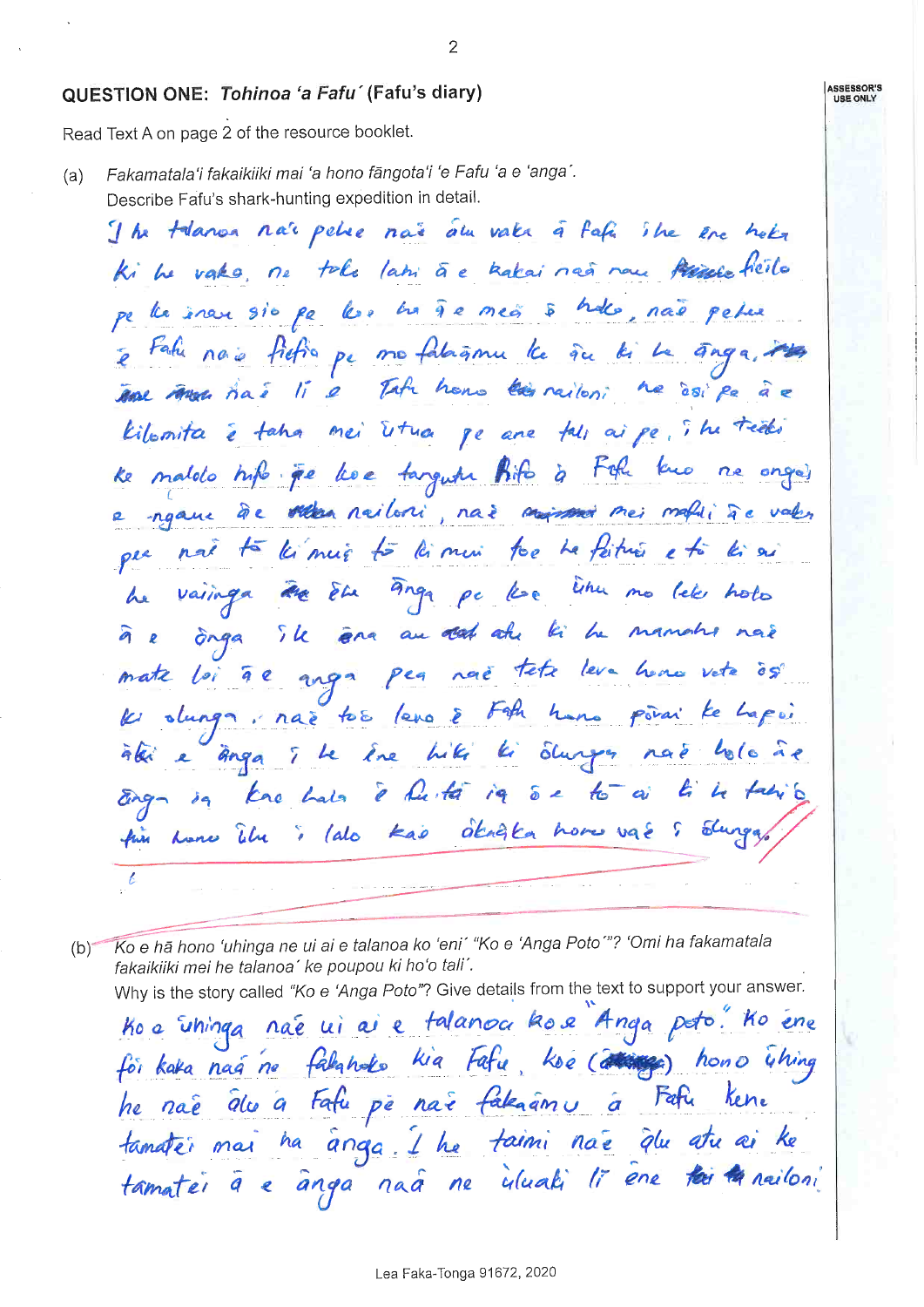**ASSESSOR'S** USE ONLY

Ki tahi ke puke aki a e anga pea nav hoko e pehre naa ne faitai pe one ongoi du ngane home les miloni peu nac mei mafili à e Vaka kono ishinga koe ânga nañ ne fusi holo in. I tré talanca nai pelue naa hanga holo è he anga o flosi holo ia pea nai kater kaitaila mai à e kakai l'ai mo ieneur kata pea toe fakaôsiosi à e hanga he anga o fusi holo ia mais pe lo e blessinga teté à e vaka la vita naie mate loi leva às ânga, fakatatà àti ini ihe falansa nai pehre, naé teté leva e ânga o âsi hono tete ki dunga i he taimiko la nai peher è he kakai mo ja oku mate ap à e anga ilu taimi naé hiki hake ai è la hono povai ke famatei à e ânega naé but reque à é anga la chela ène fui tax. Ta los noi ia peu naé hola tiefia àe anga vaings pe e anga ti Le loloto. Pea le ja ai koe "uhinga naé wai à e talanoa Koe a tatu Anga Poto koho ishinga ko ine vaingai pe kaka?

3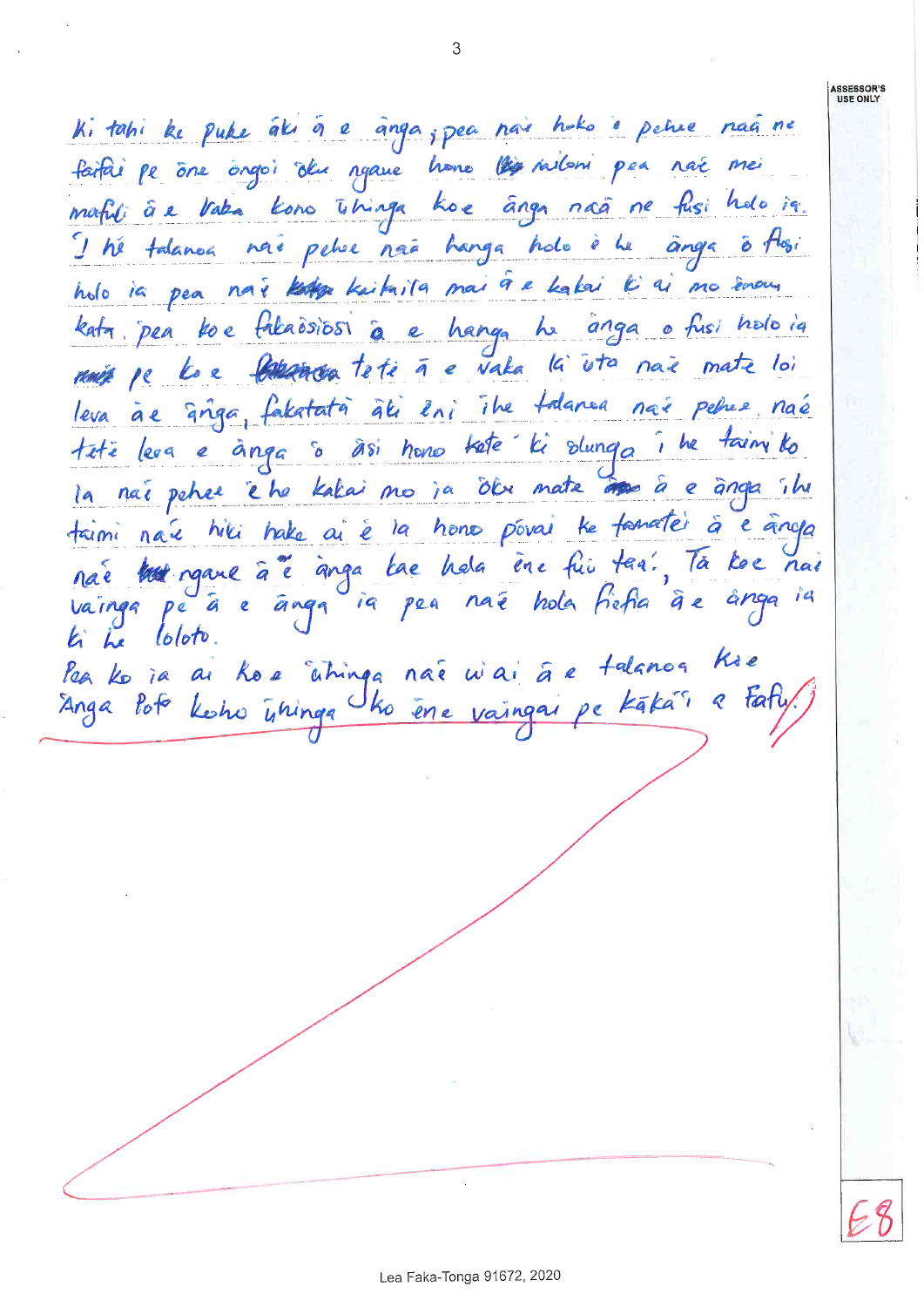### QUESTION TWO: Felafoaki 'a e letioo (Talkback radio)

Read Text B on page 3 of the resource booklet.

Ko e hã e 'uhinga 'oku totonu ai ke foaki e \$1000 ki he kau va'inga liiki'. Poupou'i ho'o tali'  $(a)$ 'aki ha fakamo'oni mei he konga tohi'.

Why should league players get \$1000? Support your answer with evidence from the text.

whinga ôlu totonu ai ke foali e Hloop ti to kan  $K_0$  e varinga liki koho uhinga he le ki nautolu nañ nau fai à e vaising me hels in le vouring ai epañoyen kae Things pe in à âlu, i he falance nous pelue Ana étu totonu ke önnge leia teto nautolu de paary. lei le bour lité le la Thinger. He sai Bila a hotan apicalce. i Nuis Sitz ni The Enan malon; he tru more Kolisi 1992. par har 42 ths has nature pe les ête îtings Le 7 ai e taini te nou fuibalabri pe teresso nou manat of nas tan fai li ai pea têne toe tokom no famigos ha nou api alco la toc sai ange talestata alci con ile talanon noi peter e Ama naie iai à e Tongs nac also ai peu nac voising. i le cher 2018 pe nai lahi sue ofa kia teki nautolu filestation teli rayfile en nas ne falamele àc fuipainge late  $e^{\alpha}$ lesia a che cu tui pe la sange la me lan pea

Ko e hã e 'uhinga 'oku 'ikai ai ke totonu hono 'oange 'a e \$1000 ki he kau va'inga liiki'?  $(b)$ Poupou'i ho'o tali' 'aki ha fakamo'oni mei he konga tohi'. Why should league players not get \$1000? Support your answer with evidence from the text.

Ko e vhinga ôlu ikai ai ke totonu hono sange à e \$1000 là he kau vainga linki he Eku nau 08i mar énau paânga lati, ko e ching ôlu îkai ke sange ai he dla lahi è nou pagnya deu mois mei he is kautaha kom Man kehekeh talanon nao peher è Tevita deu lahi èran I he Dě. paânga mei he kau siponisaa par mei he ngaahi fuvali mo e ngaati falaikeike ai kou pehee koe

 $\overline{4}$ 

**ASSESSOR'S**<br>USE ONLY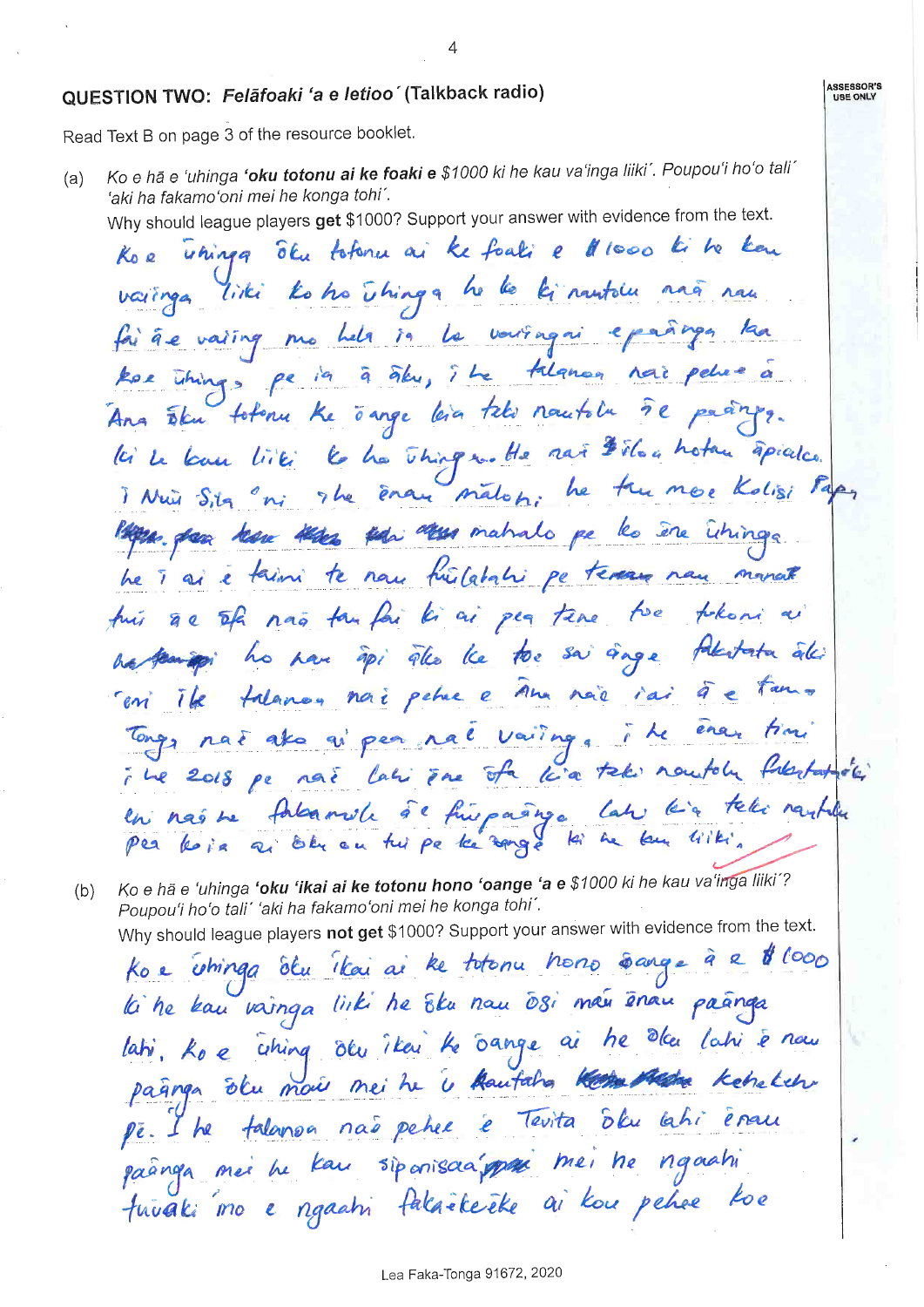fara i a sha Kuntaha Etu nau din o faka ete etu ke mais inan pagnya mos pagnya de tokotana oku bi ki ai ñi fakarrek pea les mosni ia ôlu lahi à o paanga ia ôlu mais ai. pea olu fele à e bau vainga lijki kuo lahi énau paànga be ālu pe o fokazkekei ia. pea kapa te nau alu o lalatri e tor Latri e nau pañaga pea deu ou tu than lo e Estinga ia delu skai ke trtonu ai hono sange as Alooo kiadatto be like he she ssi lahi pe à e paînge deu nou osi mai ba e ave à àc paanga d'1000 Le Bon lan âls leter.  $\boldsymbol{l}$ 

**ASSESSOR'S** USE ONLY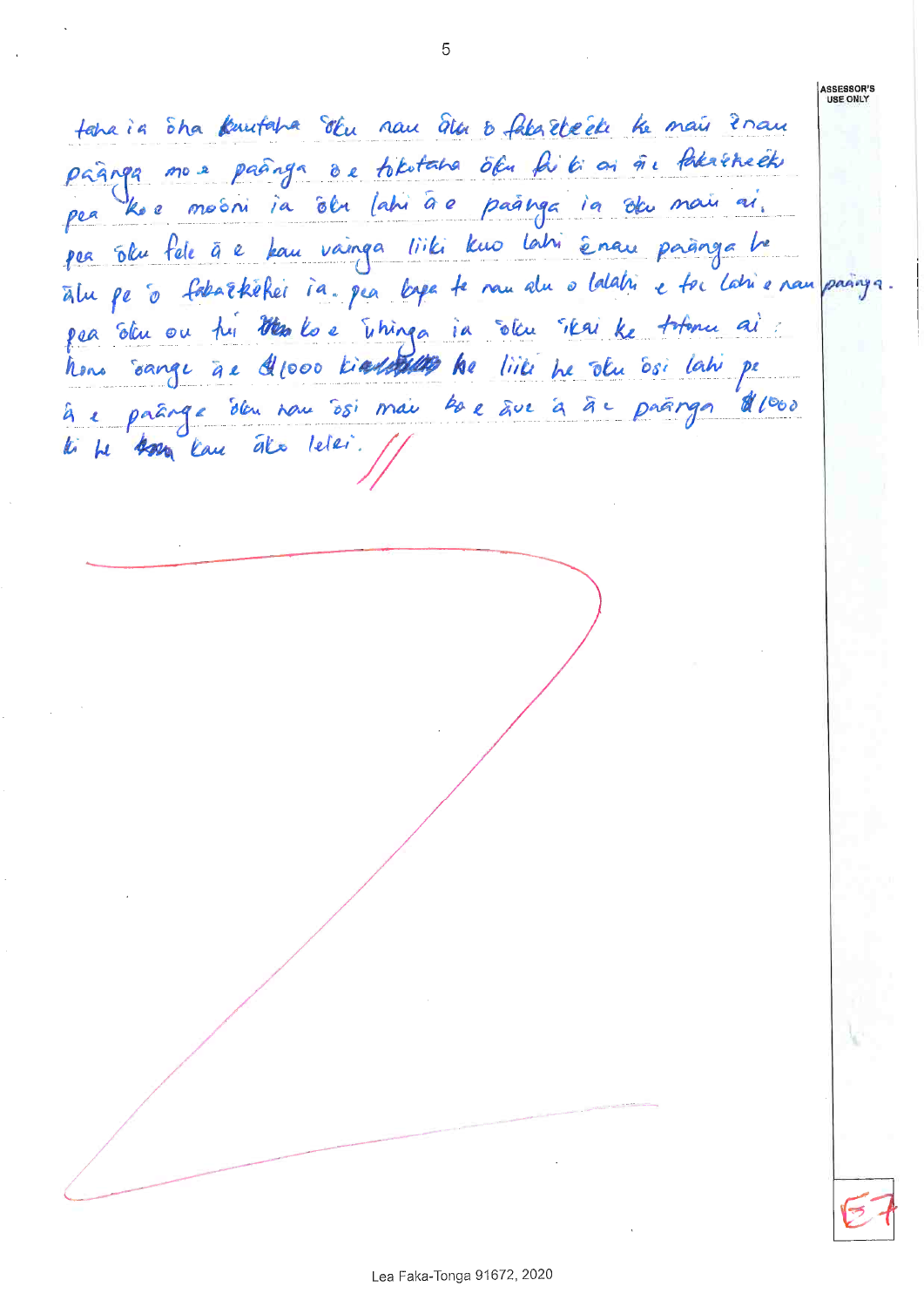#### QUESTION THREE: Talanoa (Story)

Read Text C on page 4 of the resource booklet.

Ko e hã e 'uhinga na'e fai ai 'e Nani e talanoa ko 'eni'?  $(a)$ Why did Nani tell this story?

#Ko ēne fei eni ki hono molopuna, sh hono ūhing la ine tohi & als netimai, mon talatalai fale, ma vahevalu mo abonati lei teli noma à e ânga à êne moûi îtr faimi não Kei valevale si harge pe lo ki naua. \* ke na âlce nei ai pa mei he êne âlce nata êten ne fai kin tekinana

Fakamatala'i e mo'ui 'a e fāmili 'o Nani' 'i he taimi na'e kei si'isi'i ai'.  $(b)$ Describe Nani's family life when she was young.

a Nani nak nau tupu heke naa nau famaili lo e masiva pe nañ nou noto pe i he lei he fale ōla ôfi li he matatahi pe nag nan mau meatokoni pe mei ai meihe tahi mor mointations. vaitate, peu los les fâmails Le en nac in ai à e ngane à eta teke taha ketoa pi i he talanos nar pehre è Nani lo ène aganse lo. tanu e malala, peu le tocnga hérito pe les ehs énous rgaux des nous hi la nois i ai pe sonare ngans tales table per den ou petie loe table en de fetollomi àles à e bit famili les en neongo enau massiva lon naci

(c) Ko e hã e ngãue 'a Nani na'a' ne fai 'i he'ene kei si'i'? Ko e há 'ene ongo'i fekau'aki mo e ngāue na'e 'oange ke ne fai'? What was Nani's role when she was young, and how did she feel about it?

Lo engance à Nani para ne fai Koene tanne e malala à e afi îne pouli, le e ngane eni a Nani nag ne fai îne taimi nar kei tai 4 ai 7 he talanca nar pehre è Nan koe rgame va à ne fit koe tanne e malala or af pa parais Li he pongipongi o take. He les hono uhinga naè ika

6

**ASSESSOR'S** 

USE ONLY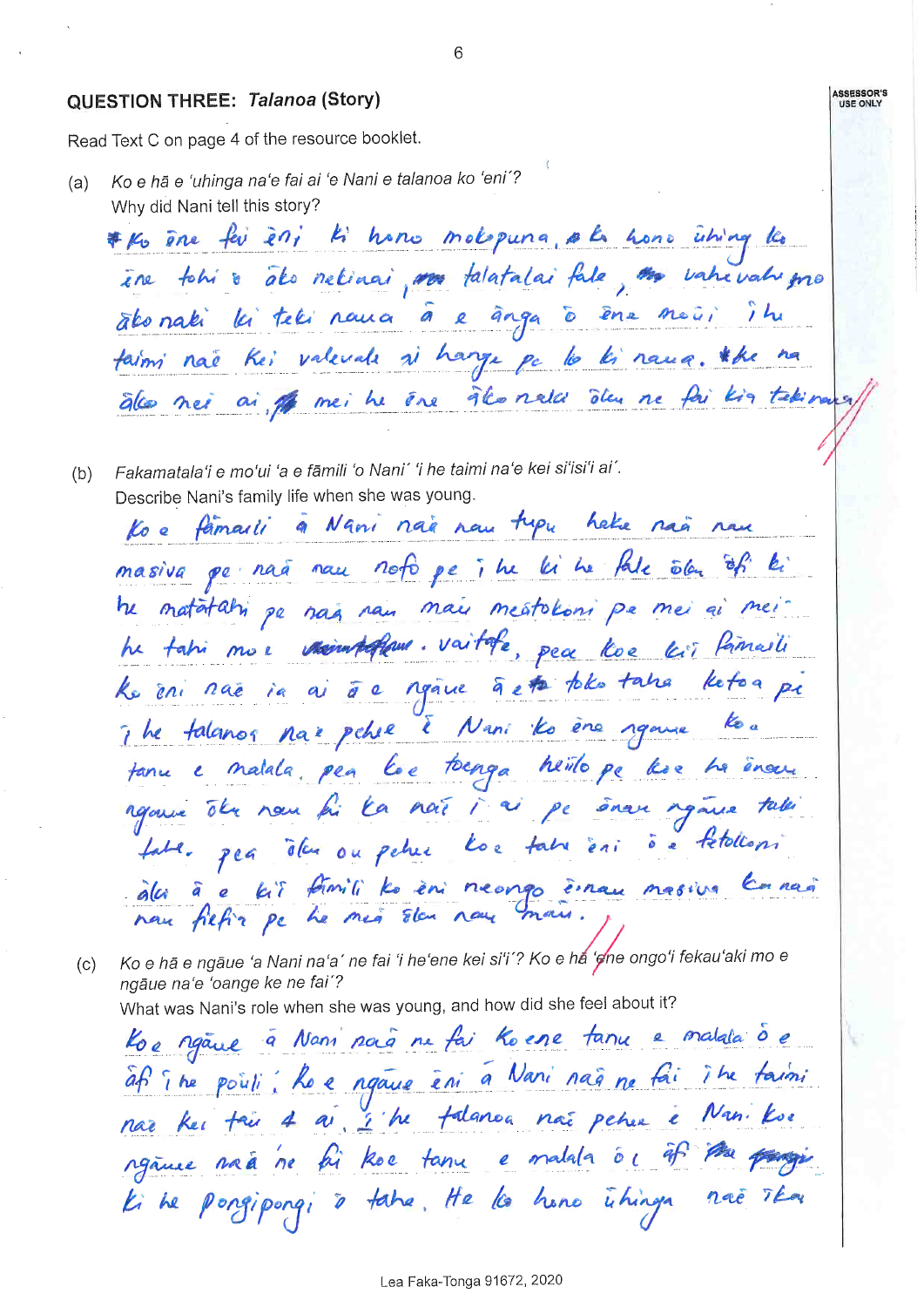## (Tvani)

Re i ai ha sitoutgea na étitai le nou tuimalie nad nou masive per le sere ngane pe in, le sere talu pe e vala le ten. I tua I le talansa naie peties è Nami nai Tkai ke i ai nomo tou agave à table les éve régnier pe êm les tancs e malala peu nat fretra pe ia, tte kapau nate skui mo ia lene fai è ngave ko ini pehee ni oku ikai ke i ai kano ha nau kai pongipang, Le mea à take not fiction le mais skri leve tou ngane des Pe La masi he naé the totoings aupite la Le êne liingane peu ko è ongo dhe ou pehee nai mais e Nani ko e  $f\circ f\circ$ Sku fotori lahi ki henace ki famili nasoreongo Enau magiva

**ASSESSOR'S**<br>USE ONLY